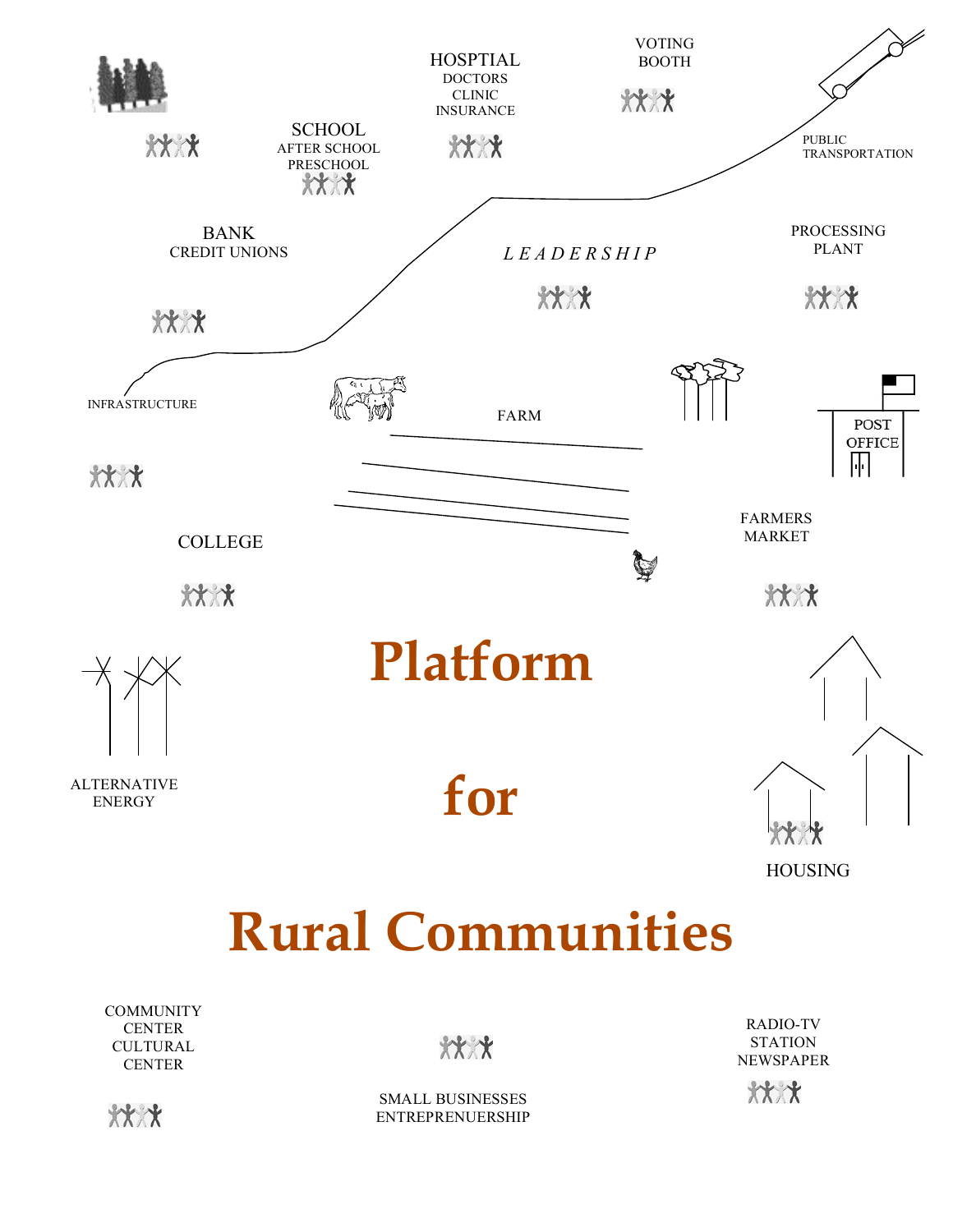### Introduction

The "Platform for Rural Communities" is a series of statements on issues developed by a network of rural community builders and activists who are part of the Rural Development Leadership Network.

RDLN, founded in 1983, is a national, multicultural social change organization that supports community-based development through hands-on projects, education, leadership development, and networking.

Dialogue is an ongoing action in our Network. The process of drafting the Platform has been inclusive and methodical – taking place at our Rural Development Institutes at the University of California, Davis; at our National Network Assemblies in rural areas, at other gatherings and project events, on conference calls, and during formal and informal visits.

During our last two Assemblies, Network members recommended stronger participation in the civic arena, and at our Rural Leadership Summit last year, the project of reviewing a range of issues emerged as a way of mobilizing our Network, honing our thinking, developing a process to share with other community people at home, holding political candidates and office holders accountable, articulating our objectives and helping to realize our vision.

After statements were drafted on the series of issues, the drafts were circulated back to those involved and to others concerned with the same issues so that their comments could be incorporated into revised versions of the text.

The document is still a draft and will continue to be a work-in-progress. The individual statements that compose the Platform have been posted on our website on our new online RDLN Forum, where all Network members have the opportunity for further comment, input, and dialogue. Others do not have access to the Forum, but that may change, and we look forward to a wide range of people continuing to develop the statements, which can be particularly useful during this election year. We hope that you will be among them. Please write or call to give us your thoughts.

The cover of our "Platform for Rural Communities" portrays some positive elements of a healthy community. But other important components are missing. Where is "Water?" Where are the words "Natural Resources" represented by the trees in the upper left? Where are the intangible elements that make for a good life? How do we know from looking at the cover who has access to the resources and institutions depicted? Who owns them? Who controls them? Who works in them? How do we know what the atmosphere is -- whether talent is nurtured, justice supported, the environment respected, or newcomers welcomed? How do we know if planning, creativity, development and decision-making come from the top down or are community-based?

While the pictures on our cover may not answer these questions, we hope that our Platform itself will help to do so.

 $M_{\text{max}} \geq 1$ 

Shorley McClain

Moises Loza Starry Krueger Shirley McClain Board Chairman **President** President Issues Coordinator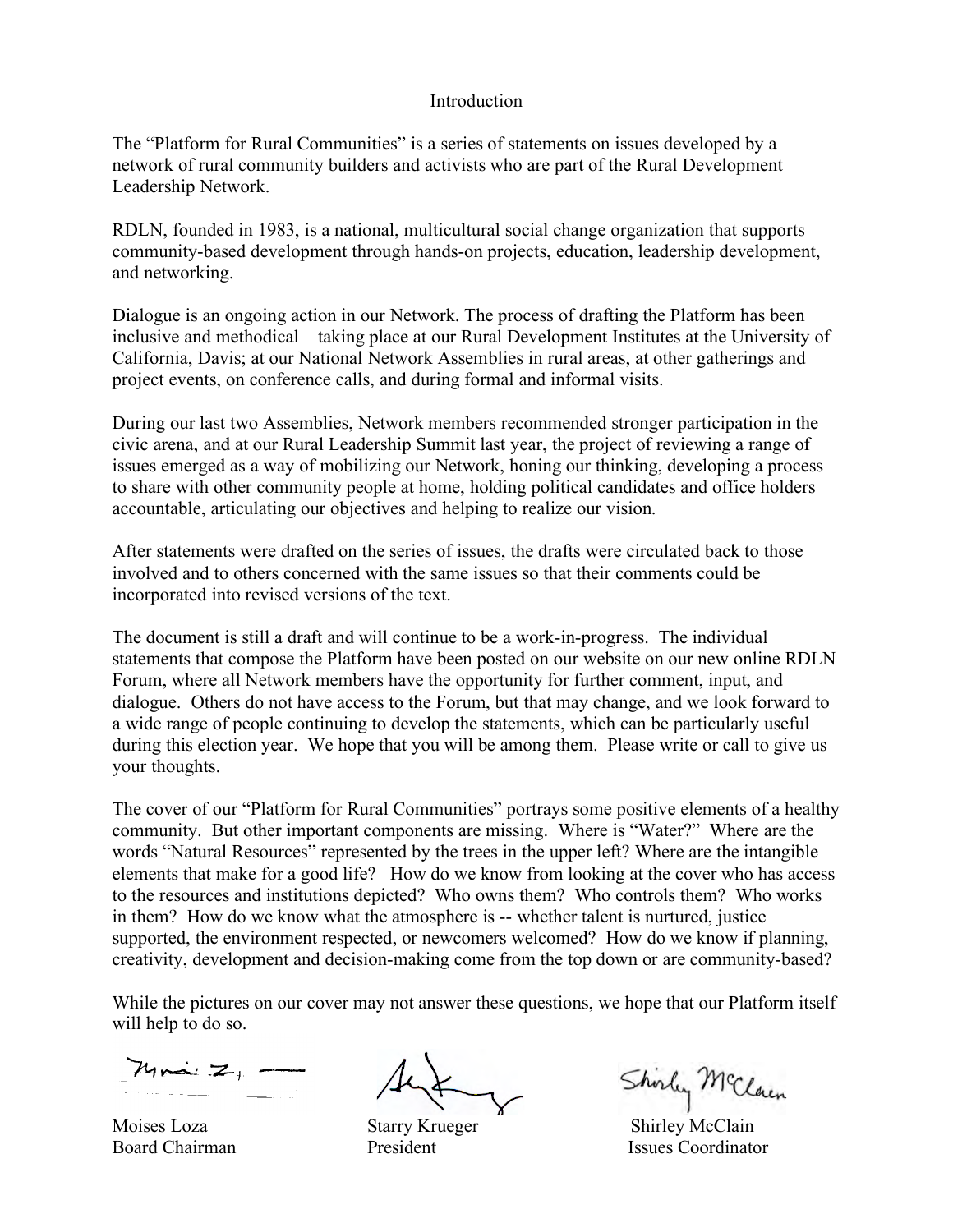# PLATFORM FOR RURAL COMMUNITIES



Land-Based Communities

We support the right of people to have land upon which to build their lives, their cultures, and their economies. In particular, we support the efforts of groups who have historically been removed from their land base and natural resources to acquire and retain land.

Similarly, we support efforts by historically exploited groups to receive reparation compensation for discriminatory and/or unjust removal from their land and natural resources. Examples include the right of historically recognized tribes to retain or regain recognition, the law suit of Cobell v. Kempthorne to redress government misuse of Native American trust accounts, efforts by Hispanics to regain land grant lands and just awards for minority farmers who have been discriminated against by agencies such as the U.S. Department of Agriculture. We support access to land for those who may never have had it and full access to title and services for those living in colonias, for example.

## Natural Resources

Natural resources tend to be located in rural areas. The extraction of natural resources by outside owners who use workers as disposable commodities and leave communities scarred physically, economically, and emotionally is deplorable. It exemplifies the ongoing abuse of nature and people that characterizes uncontrolled capitalism.

We need to use more renewable energy sources such as wind, and solar power and reduce our reliance on coal burning power plants and on oil. We urge automobile makers to develop cars that go farther on less oil and gasoline.

We urge the government to fund research to help make alternative energy affordable.

Use of water should be regulated, especially in drought-prone areas, and public education campaigns should be initiated teaching us how to conserve and keep safe this precious resource.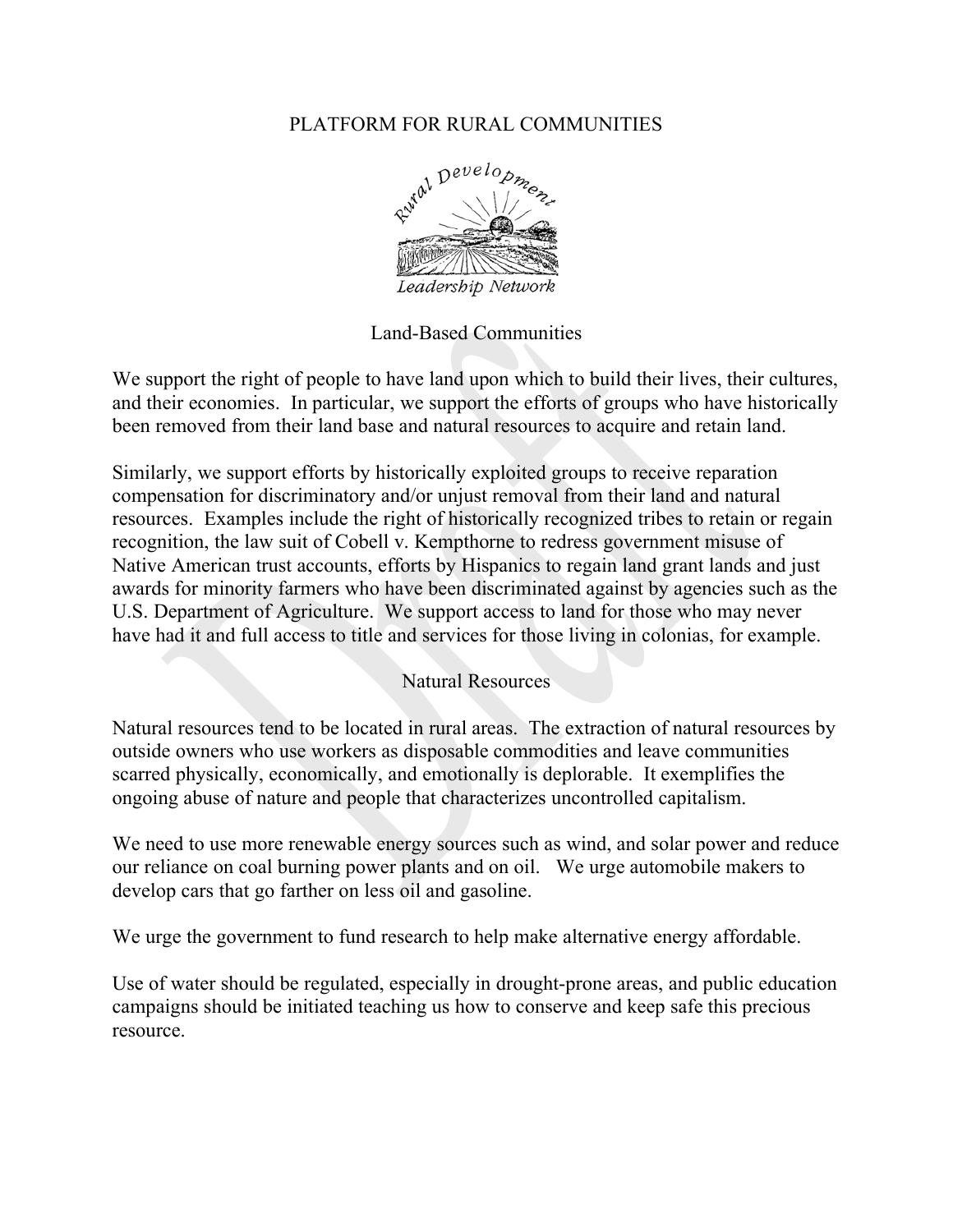### Agriculture

Because of the legacy of slavery and discrimination, farm workers, fisher workers, forest workers, women and ethnic minorities continue to face barriers in obtaining equitable treatment from state and federal agricultural institutions. Some of the issues include: discrimination within USDA in the implementation of programs, dissemination of competitive grants, and the election process for Farm Service Agency Committees; lack of access to credit and capital; loopholes in commodity programs that allow certain farmers to abuse them and obtain unfair subsidies; corporate conglomeration and concentration; unfair trade agreements; and lack of regulations covering farm workers.

We support and encourage the following policies and regulatory recommendations:

- Increase minority and limited resource producers' access to credit, capital and technical assistance.
- Enforce payment limits and close loopholes in commodity payment legislation (Change the "three entity rule")
- Enforce anti-trust laws, which help protect consumers against unfair pricing of products and services.
- Establish a council on farm workers in the Office of Civil Rights.
- Increase support for local farmer markets.

-

- Encourage school systems to educate urban and rural youth about farming and agriculture options.
- Support the Diversity Initiative Proposed by the Farm and Food Policy Initiative, which seeks balance in United States food policy.
- Increase pesticide health and safety standards and related training for farm workers and farm owners.
- Support H.R. 558 (the African American Farmers Benefits Relief Act of 2007) because it will provide a second chance for persons who filed claims in the Pigford Case (the Black Farmers Class Action Lawsuit) whose claims were never heard and adjudicated and will enable others to get their petitions and claims heard, including the approximately 71,000 people who were denied hearings and the thousands of others who never received adequate notice of the case.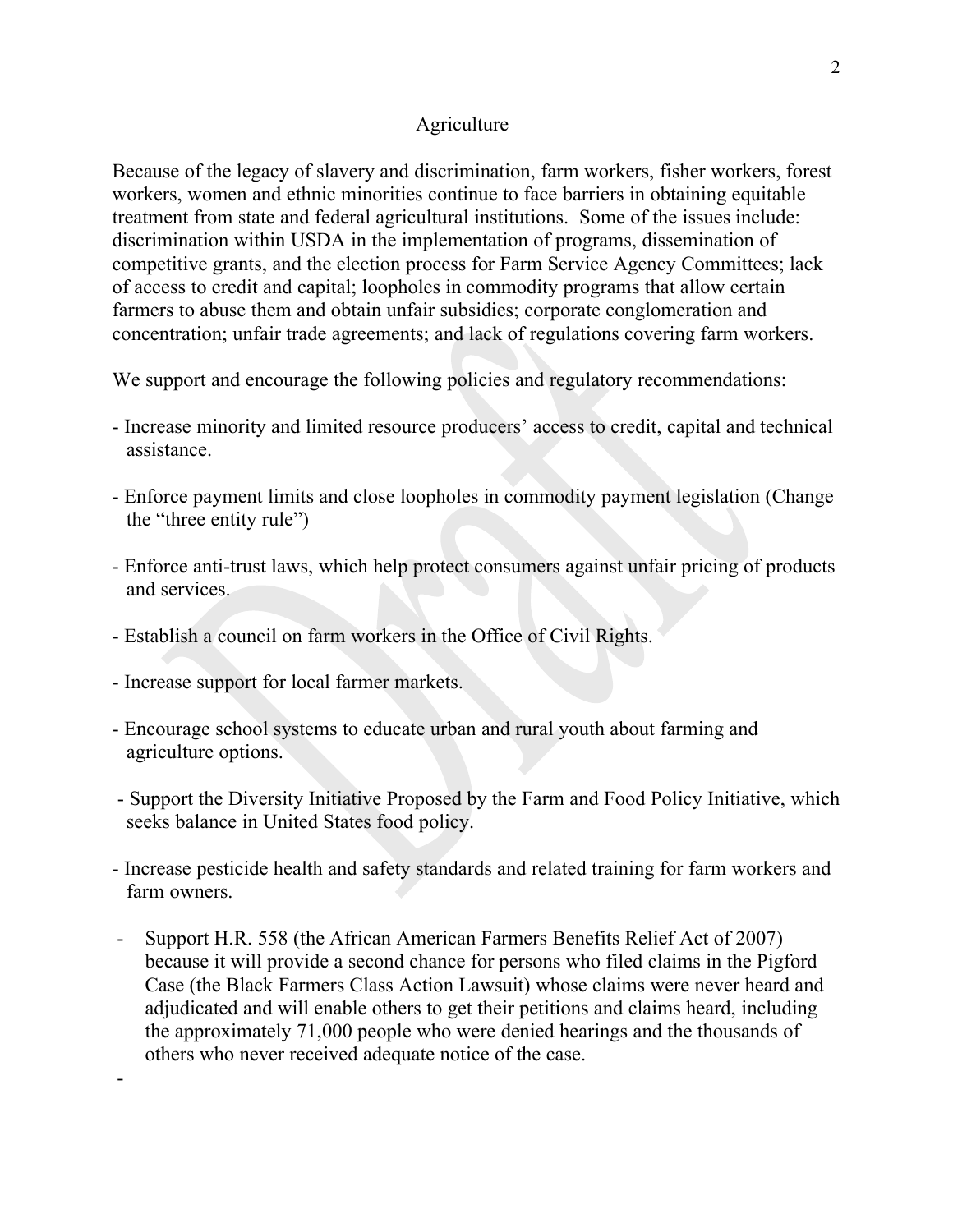### Environment

Our environment is the only one we have. We must begin to make wise decisions today if we want future generations to inherit a world of clean air, pure water, and rich soil. To this end, we encourage our governments adopt the following laws and regulatory actions.

The United States should sign the International Kyoto Agreement.

States should stop the practice of placing toxic waste dumps in people of color and lowwealth communities.

Governments should stop the proliferation of corporate controlled chicken, and hog farms that contaminate surrounding communities' ground water.

Governments should stop logging, strip mining and forestry practices that damage pristine waters and land.

States and other governmental agencies should implement transportation choices such as light rail, buses, bikes and safe walking places to help reduce air and water pollution, save energy, reduce traffic, and make our communities more livable.

We should stop the destruction of our wetlands and rainforests for they help filter our water and protect our homes by storing floodwaters.

We should reduce emission from vehicles and make cars more energy efficient, and manufacture more energy efficient appliances.

We should increase funds for more research for alternative energy such as wind and solar.

The government should enforce pesticide laws.

# Food Security

We encourage the development of local food systems to ensure that all areas have a degree of food self-sufficiency. We support diversified family farms that help protect the land and local people.

The federal food programs, WIC, Food Stamps, School Breakfast, School Lunch, and Summer Food programs, which are on the front line against hunger in America, are not fully utilized because of barriers. Therefore, we support the expansion of access, the simplification and streamlining of regulations and procedures, and an increase in the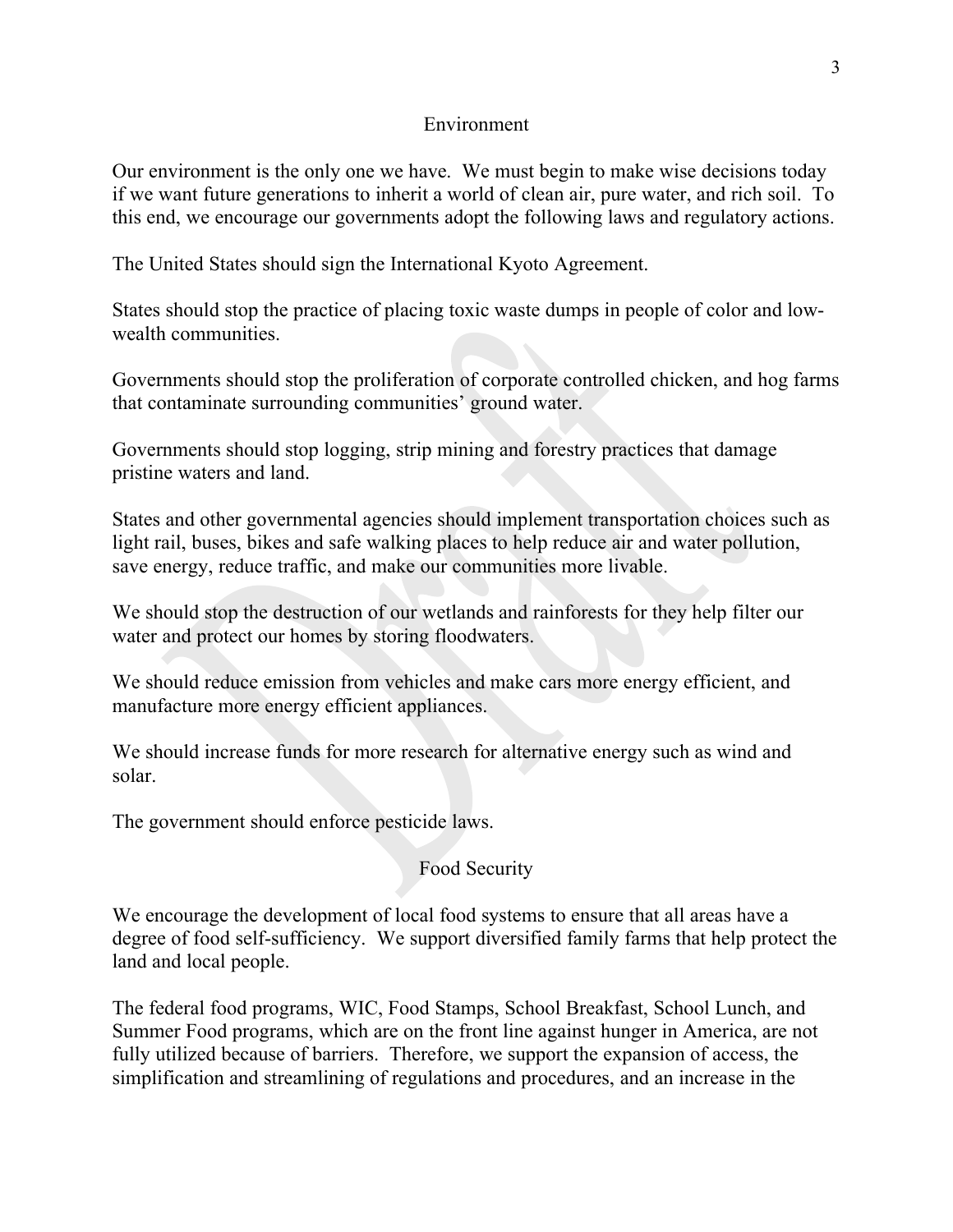benefits these programs provide. We further support the renaming of the Food Stamp Program so as to reflect the reality of what the program represents today.

We support efforts to make our food safe by supporting the Country of Origin labeling on all meats and fresh produce.

We support efforts to promote community gardens to contribute to the availability of fresh produce and the inclusion of such food in meals for local consumption.

### Trade

We believe that all trade agreements should be fair and should benefit America's economy and workers. These agreements should contain provisions that prohibit wage and other labor abuses, especially in regard to children. Any trade agreements should contain enforceable provisions to protect the environment. We support fair trade that supports the internal economies of the countries involved.

Existing free trade agreements such as NAFTA and CAFTA should be reformed by Congress. The ability of the President to fast-track trade agreements should be abolished.

Disaster Preparedness

We support institutions, programs, and practices that help prepare citizens for disasters especially in rural and remote areas.

We encourage and support the governmental funding of community-based organizations for disaster planning, rescue, and recovery efforts because they are at the forefront and know their communities best. We encourage large organizations like the American Red Cross to distribute funds to local community-based organizations during times of disasters.

### Energy

We support the development of alternative energy and reduction of our dependence on oil. With this in mind, we propose the following: maintain the protected status of the Arctic National Wildlife Refuge in northern Alaska, which contains substantial supplies of oil and gas.

We support federal government funding to research solar power, wind power, wave power, and other alternative energy sources. Businesses should increase the production of renewable biofuels, which naturally have lower emissions.

United States should sign the Kyoto Agreement.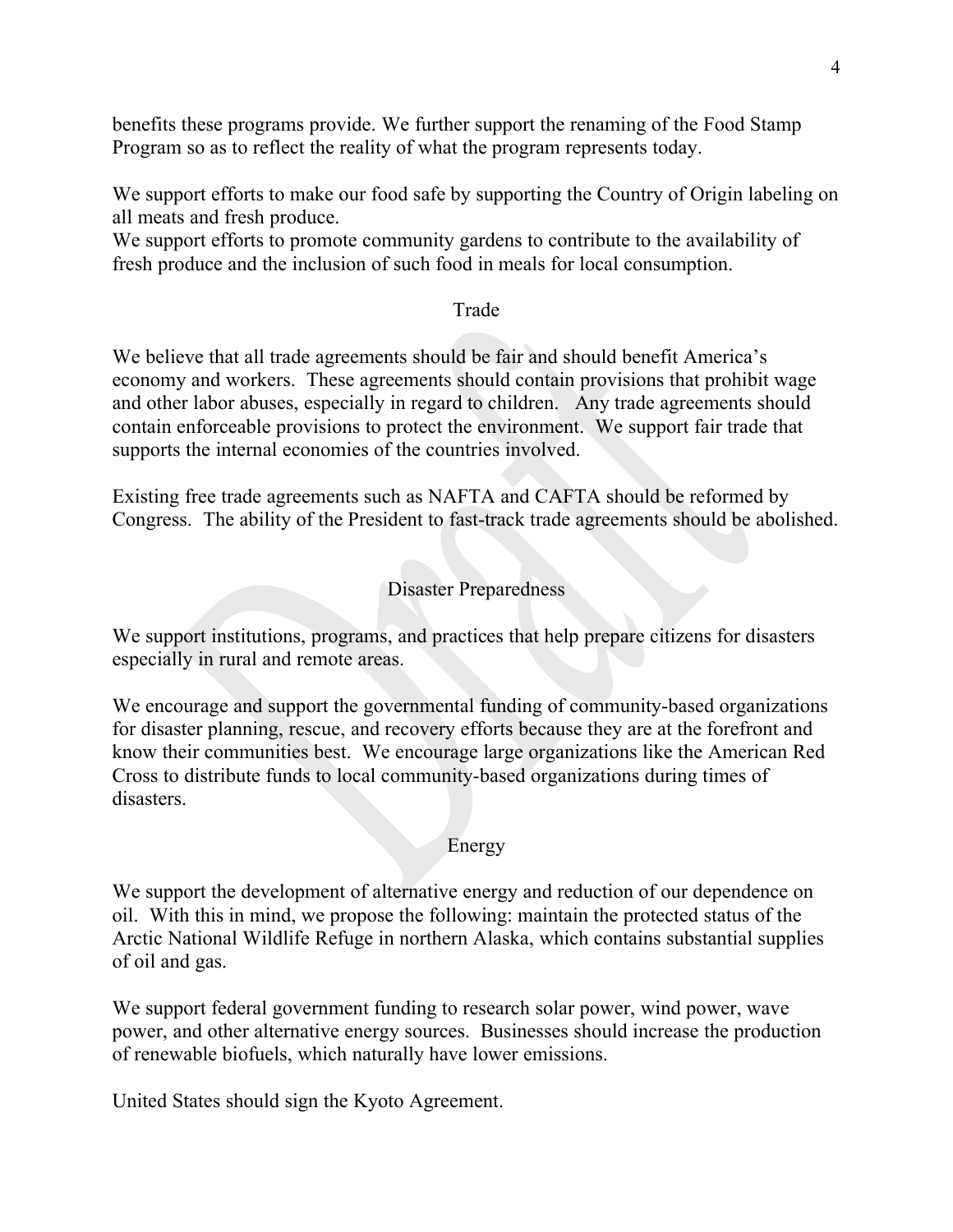Coal is a major source of creating energy in America. EPA needs to set stricter standards on mining practices to prevent pollution of the air and of surface and underground water; support ongoing efforts toward conservation by using more energy efficient appliances and vehicles; ask Americans to voluntarily restrict their use of energy and provide tax credits to individual households that show a substantial reduction in their energy usage.

### Human Rights

We believe in the inherent value and dignity of all human beings and their right to be protected by law. We support policies that help those who have been oppressed, including people of diverse cultural backgrounds. We urge the United States to sign on to the United Nations Universal Declaration of Human Rights, the Convention on the Elimination of All Forms of Discrimination against Women (CEDAW), etc.

### Health

We believe that health care is a human right. We encourage states and the federal government to make this right a reality.

We support funding for universal health care insurance.

We support the removal of the profit motive from the healthcare delivery system.

We support the strengthening of existing local health care institutions in rural areas and the availability of top quality care within a reasonable distance.

We support preventive care, including making screenings like mammograms, bone density testing, blood pressure testing, and diabetes testing widely available. Examples of other preventive measures include possible Department of Health funding for rural mobile snack kitchens that can help teach families healthier ways to prepare foods and funding by the health industry to community-based organizations to encourage regular exercise.

We encourage promotion of availability of locally grown food, and community education that supports appropriate diet and exercise.

We encourage funders to give direct support for health prevention to community-based organizations, rather supporting health care institutions and universities for these activities because of such institutions' difficulty in crossing cultural and class lines to reach community members.

We encourage incentives to health care professionals to locate in rural areas, including forgiveness of student loans.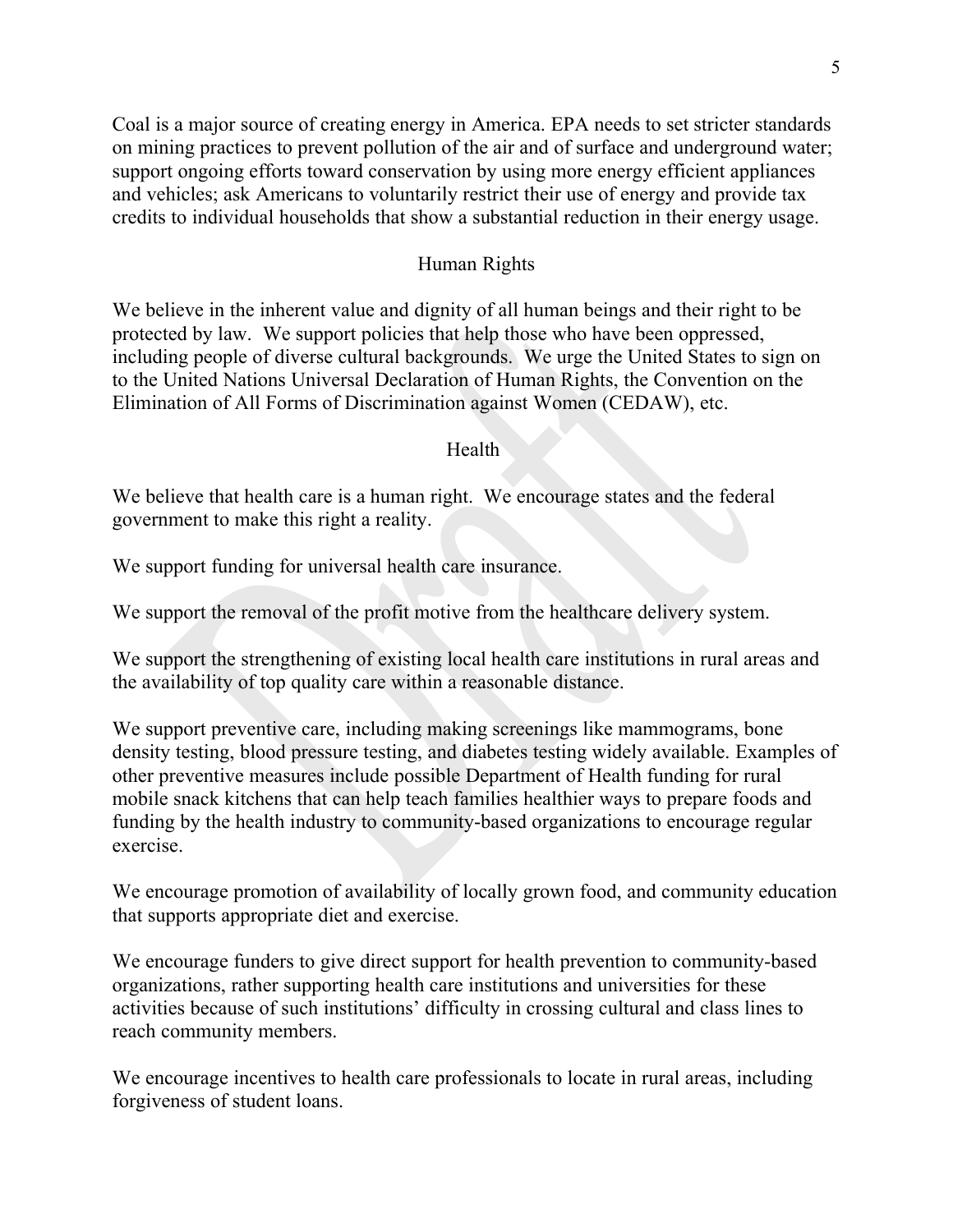We also encourage the strengthening of educational systems that lead to the full training of community people as health care professionals.

Mental health support should be included in health care benefits, as should treatment for substance abuse.

Regarding violence against women, we support more education on this topic, the establishment of standardized policies and protocols for sexual assault victims within emergency rooms, and the provision of more funding for safe houses in rural areas.

Cultural health practices and dietary rules should be respected and incorporated into health treatment. Health workers should reflect the culture and language of the people being served to the extent possible.

## Education

We believe that all rural students should have access to high-quality public education from early childhood through college and graduate school. Disparities in regard to race and ethnicity must be eliminated. We support culturally appropriate, learner-centered and community-focused curriculums.

Personnel in the education system should reflect the culture of their students. Teachers should be well qualified in their subject areas and should receive cultural sensitivity training in cases where they do not reflect the culture of their students.

Obtaining high quality teachers will require an increase in teachers' pay, better health benefits, and better retirement benefits. Tax relief and/or student loan forgiveness should for provided for teachers in high need areas. Lower prescription drug costs should be provided for current and retired teachers.

We support making schools more parent and family friendly, reducing student-teacher ratios, equipping all students with home computers, and ensuring safety and order in schools in order to increase quality of education.

More adult literacy programs are needed, as are more alternative education programs, including practical education in areas like forestry, carpentry, brick masonry, and landscaping etc. We can help close the achievement gap by increasing Perkins funds to support secondary and technical education programs and securing full funding for rural education programs.

We should keep local schools open and reverse the practice of consolidating schools. If schools are declared unusable and cannot be returned to the system, the buildings should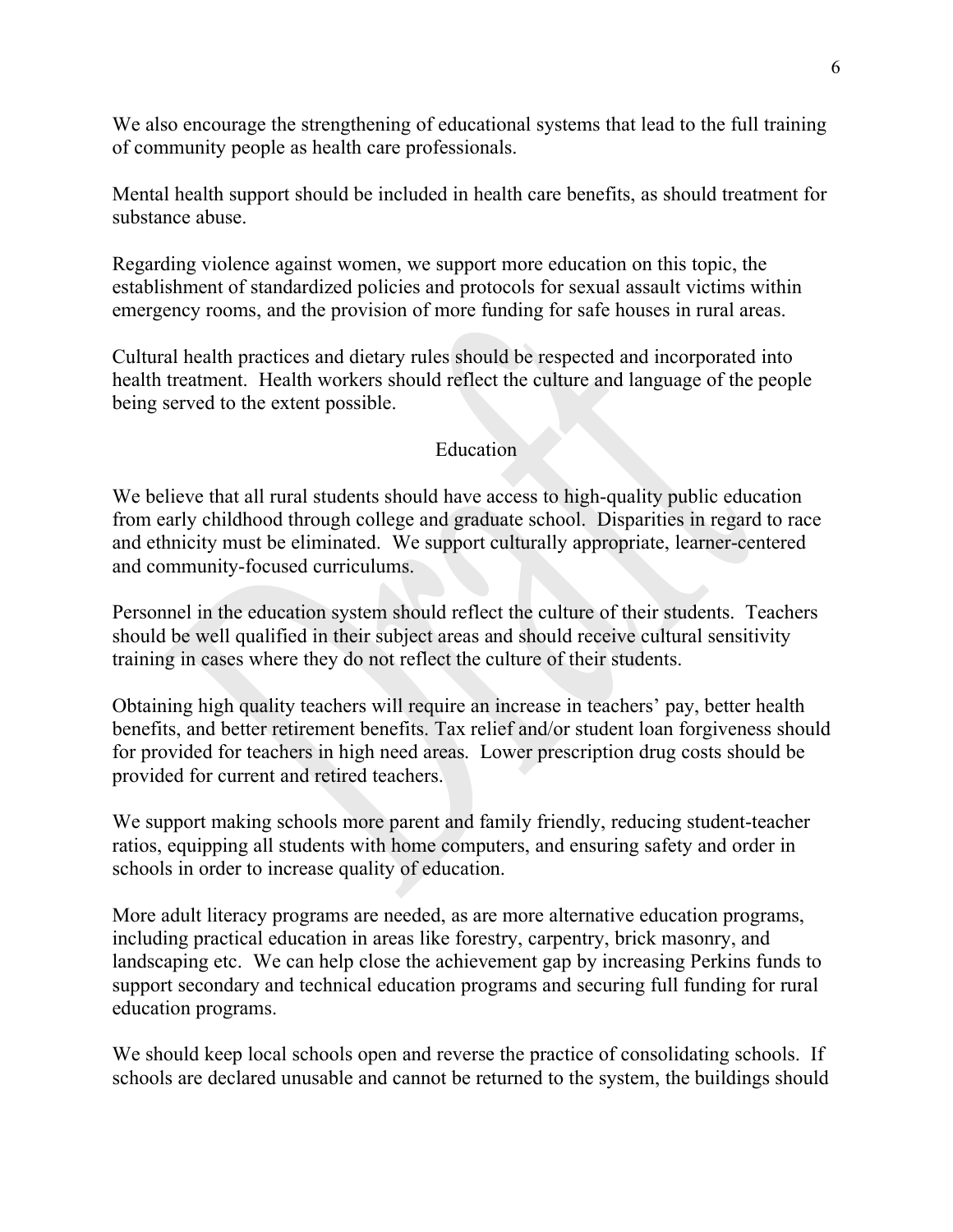be made available at a nominal cost to community groups for youth activities, business incubation, and other development purposes.

### Housing

We believe that safe, decent, affordable housing should be available to everyone, regardless of income, race, ethnicity, sexual preference, or gender. People should have the opportunity to reside in neighborhoods and communities of their choice. Resources from all levels of government -- federal, state and local -- should be deployed to provide needed housing and to make communities and housing safe and healthy. Restrictions that discriminate or limit families' housing choices, ownership or rental, should be abolished. Rural areas with their unique and varied housing needs must be respected and people should have a say in the development of housing that they will occupy. Predatory lending and other abusive practices must be stopped and laws must be enacted that protect families from such abuses.

### Immigration

Immigration over the years has helped make America a diverse and great nation. Recent efforts to change our laws regarding non-citizens in this country have created much controversy.

We offer the following principles to help guide immigration policies and practices: Everyone needs to be recognized and treated as a human being. We oppose attracting people here for jobs and then denying them humane treatment. Both legal and illegal immigrants need protection from labor and wage abuses. We support making citizenship available to those who have already lived and worked here for many years. Anyone born into a family living in the U.S. should have citizenship. We should continue bilingual education in schools. We should secure our borders by using more border personnel and more technology, and we should remove incentives for illegal entry. The best way to do this is to discontinue policies that encourage migration from the home country by undercutting the local economy, such as the current free trade agreements.

### Media

We support diversity and decentralization of media and provision of funds to startup community-based and alternative media efforts, including television, radio, newspapers, and Internet broadband. We support increased funding for public broadcasting through PBS and NPR.

We believe it a dangerous practice to limit local low power radio stations that reach a few miles. These LPFM stations are noncommercial and reach a small broadcast area. We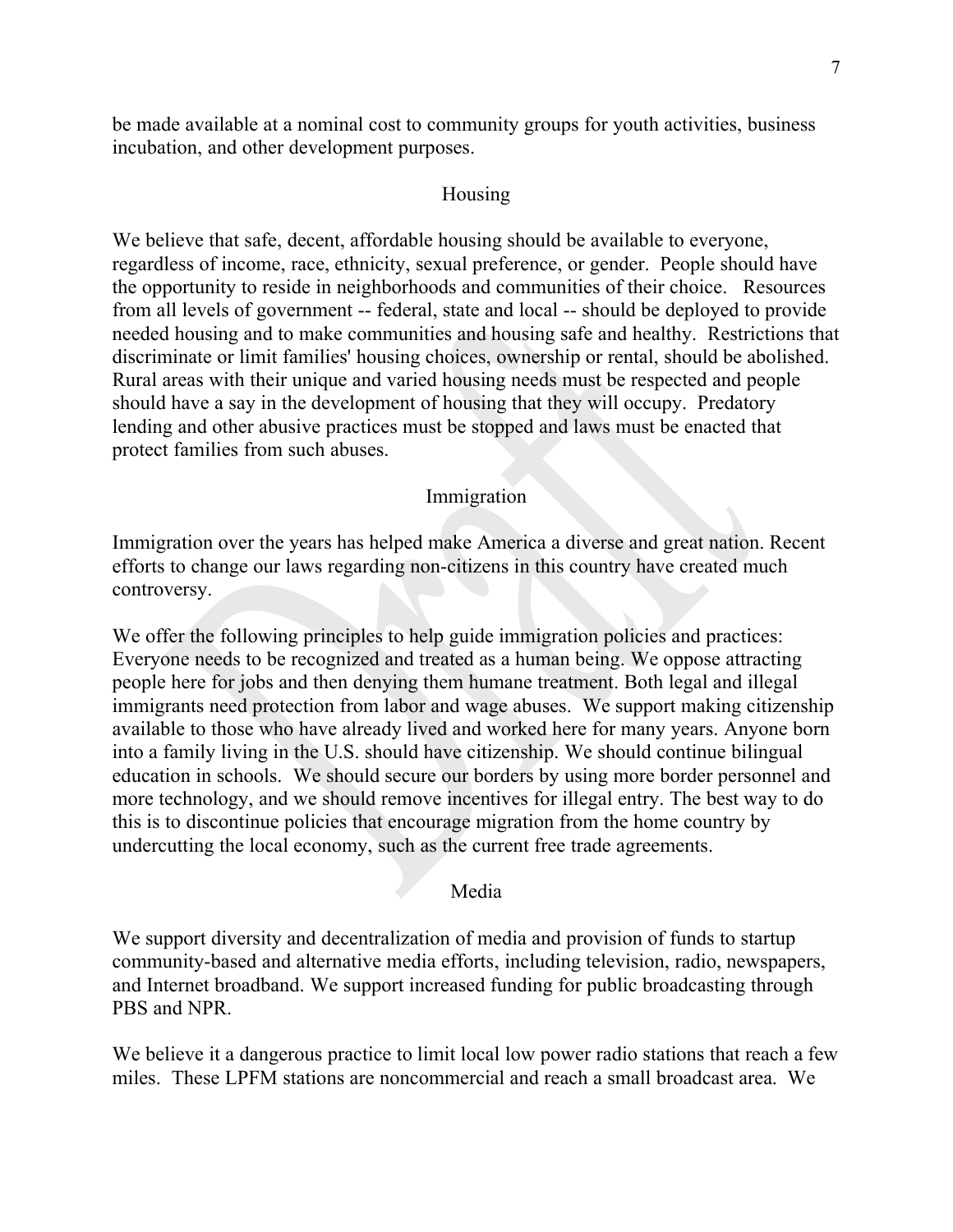urge FCC to award more licenses to groups like schools, churches, civil rights organizations.

We urge media to include information, images, and opinions that reflect the diversity of the country. The media's role should be to bring us closer to the truth, not to divert us from it.

### Arts

We support more funding for arts education in public schools and in community-based nonprofit organizations, especially in rural and minority communities. We need to ensure that rural residents have access to all forms of art. The arts should be recognized as a key component of educational curriculums.

## Criminal Justice and Corrections System

The high rate of incarceration of U.S. residents, with a high concentration of people of color and low wealth, is a sign of our failure in social and economic development and suggests discrimination in the criminal justice system. Social and economic development would cost the country less than incarceration in the long run. We support efforts to provide positive development opportunities, education, and employment and to discourage criminal activity among all people.

We support justice for victims of crime.

We oppose mandatory sentencing that imposes unduly harsh punishment, without consideration of specific circumstances in specific cases. We support Senate Bill S.3725, which proposes to reduce the disparity in punishment between crack and powder cocaine offenses. We recognize the overcrowded dockets of drug courts and support funding for to help alleviate the crowding of these courts.

More training, education and counseling inside prison are needed to help reduce recidivism. We support making Pell grants available again for higher education opportunities for prisoners. We support efforts to rehabilitate offenders and programs to provide support to those leaving prison and re-entering society through legislation like the Second Chance Act of 2007 (H.R. 1593).

We oppose use of prisoners for economic benefit, including the exploitation of prison labor.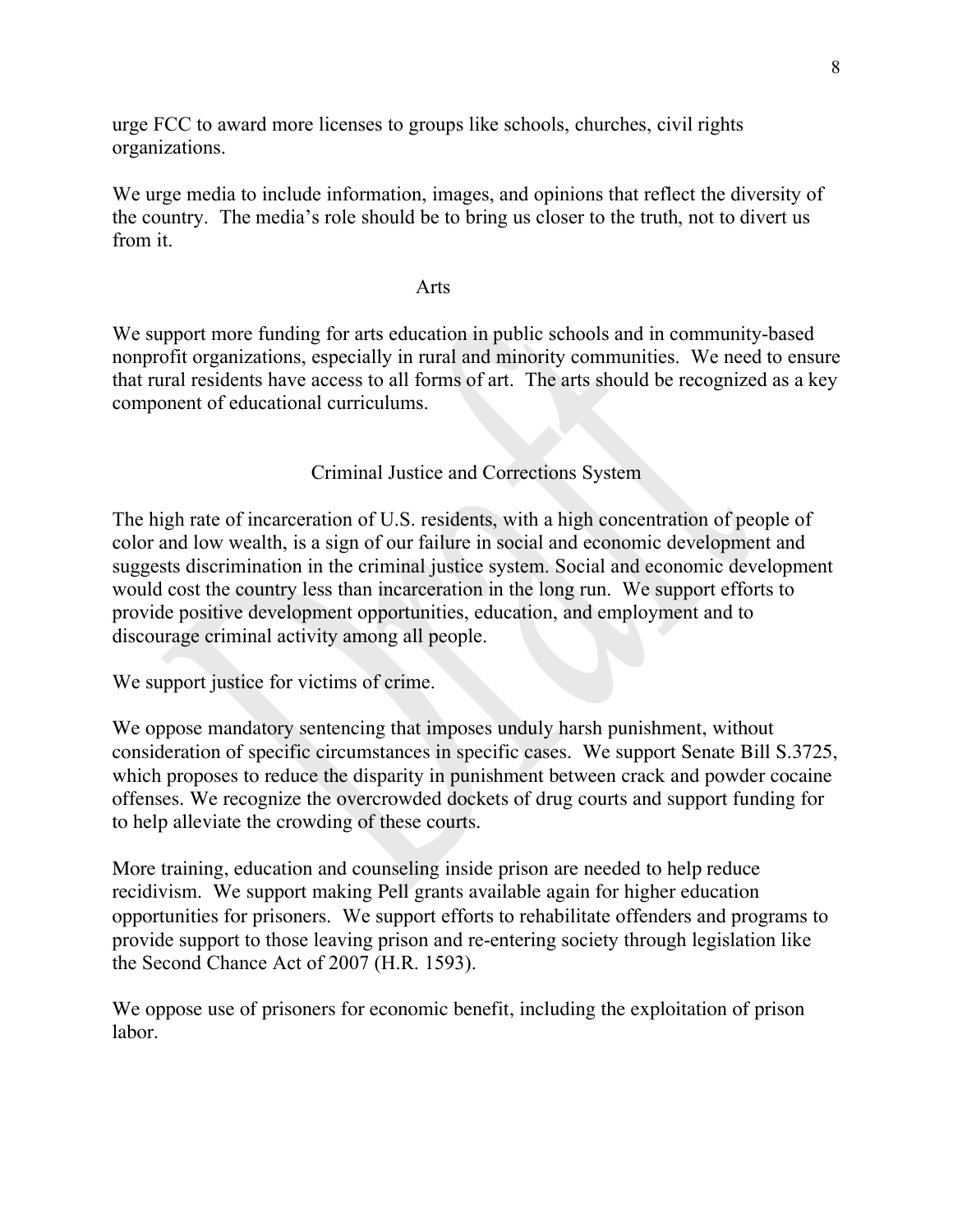Former prisoners should have full access to financial aid for education, welfare benefits, housing, food stamps, employment, etc., like any citizen. After prisoners have paid their debt to society, we support restoration of citizenship rights, including the right to vote.

We oppose the building and operation of prisons as an "economic development" strategy in rural areas, without consideration of social implications.

We oppose the deliberate placement of prisoners in sites far from their homes.

We oppose the exorbitantly high cost of telephone calls made by prisoners to their family and friends in many states, and we encourage the implementation of laws like New York's Family Connection Bill (A.7231-D) in other states.

We oppose the death penalty. At minimum, we believe that there should be a moratorium on the death penalty because it does not affect all races equitably.

## Taxes

We support a tax system that is fair and adequate to provide needed government services. We support tax incentives that encourage money to be generated and circulated in the local community; encourage the development of locally owned businesses and small scale agriculture; and encourage the employment of local people and the provision of services for people.

We do not support tax incentives that encourage businesses to leave U.S. rural communities or those that attract businesses into a rural area without guarantees of local employment and other benefits to local people.

We support continuation of the estate tax and the earned income tax credit and enactment of the proposed child tax credit. We also support an Earned Income Tax Credit at the state level.

# Transportation

A key feature of rural areas is their distance from centers of power, capital, markets, media, and services, including health care. Most often there is no public transportation to cover the distances. Gas costs have become prohibitive. Adequate funds to pay for the development of local community-controlled transportation systems are needed to enable local people to get to doctors' appointments, work sites, and other destinations, at least until these needs can be met in the local community.

We support immediate investment in our aging rural infrastructure such as levees, bridges, tunnels, and railroads, including our underground utilities infrastructures.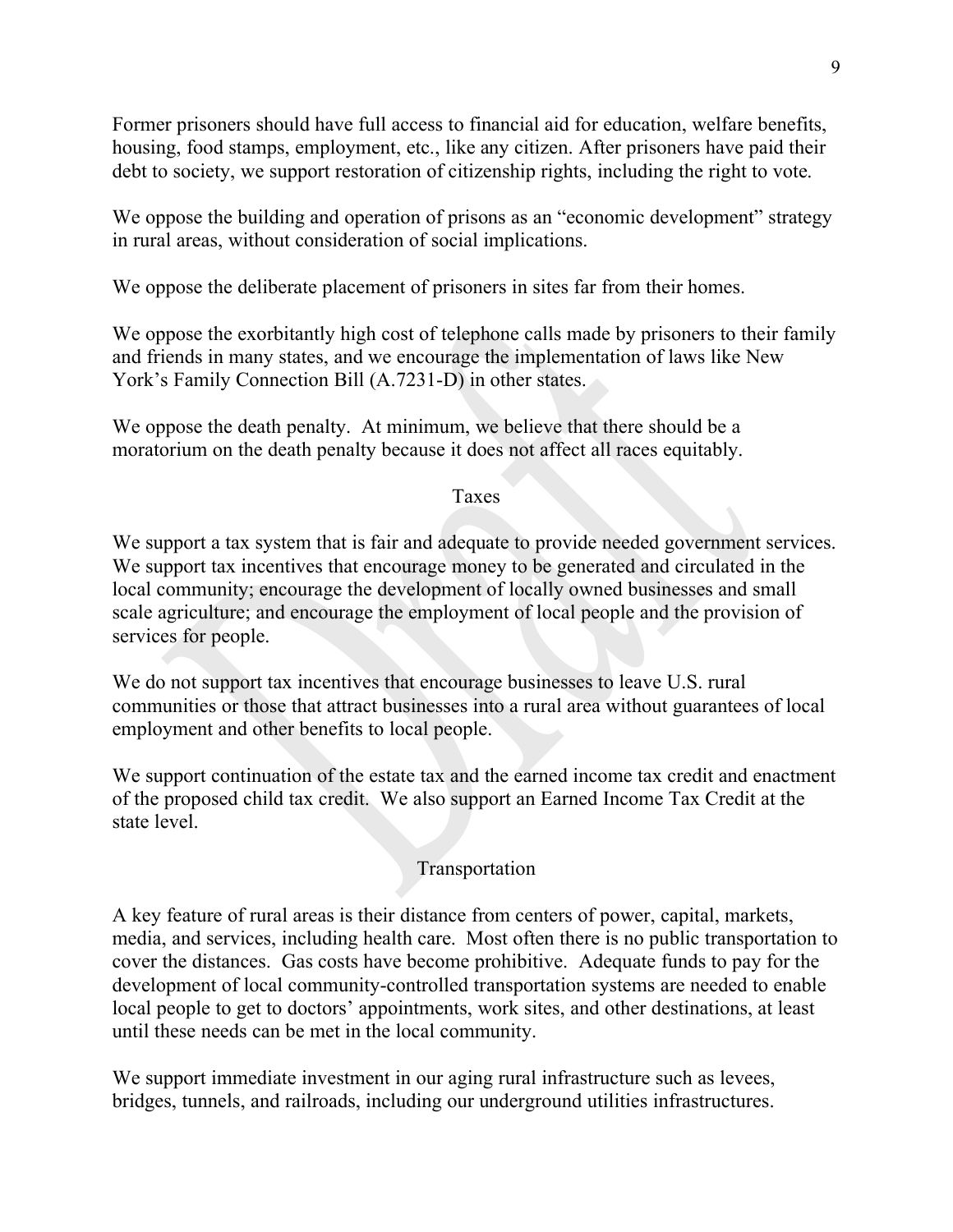Rural America needs to be assured that roads, bridges and other surfaces are safe for driving. More state and federal funds are needed for inspections, inspectors, repairs and new structures.

The mobility needs of rural America's aging population needs to be taken into consideration. We encourage more telecommuting when possible, more investment in light rail, more use of car sharing, carpooling, and vanpooling, and biking. Streets and other areas must be made safe for walking.

# Technology

We support programs to increase computer literacy and widespread distribution of computer equipment, computer training, and affordable broadband high speed Internet access to people in rural areas. This could be modeled after rural electrification in rural America during the 1940s and 1950s.

While there is still a digital divide and many rural people not only do not have computers or access to broadband, but cannot read and write, we question requirements by governments and charitable organizations that interactions take place on the Internet and that specific hardware and software be purchased for this purpose.

## Wealth Development

All people in this country, including rural residents, should have a fair chance to achieve the American dream. These dreams should be made possible in part by removing barriers to obtaining credit and capital from banks and credit unions.

We support economic development strategies that build on local strengths and may incorporate local culture.

We support and promote the following practices: Banning banks, insurance companies, credit unions, mortgage companies and other financial institutions from redlining; monitoring banks for compliance with the Community Reinvestment Act; elimination of predatory lending practices; ending unfair credit card practices; providing more financial literacy by promoting Life Smart and Jump Start courses; avoidance of sub prime loans and mortgages, and increasing the number of banks and CDFI's, including community development credit unions, in low-wealth communities to serve the underserved and the unbanked.

In cases where people have been misled by unscrupulous lending practices, we advocate government intervention, such as requiring renegotiation of mortgages for those facing foreclosure because of sub prime loans.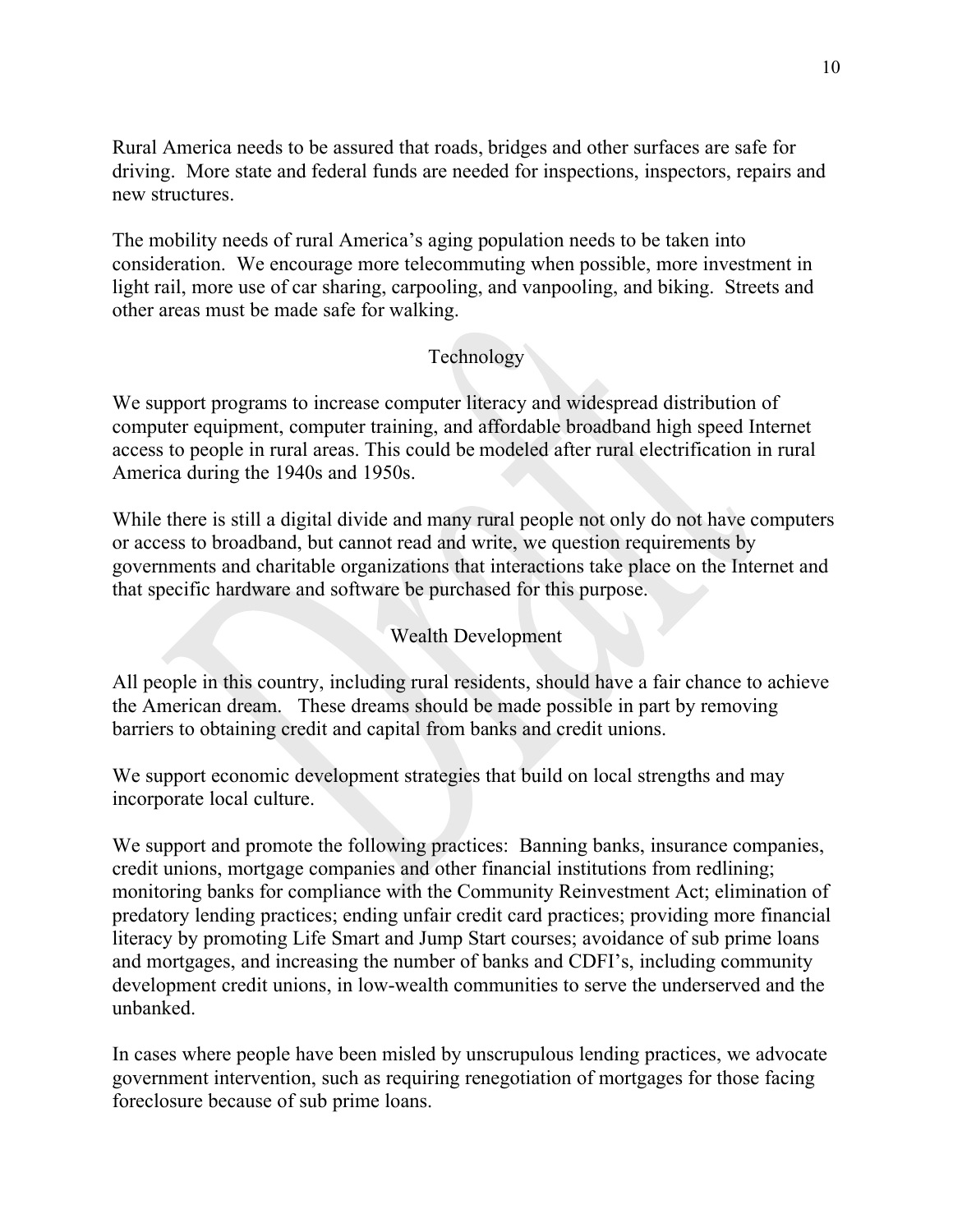### Culture

We affirm the value of indigenous culture in rural areas and support the protection and preservation of expressions of culture, such as: practices and tradition, art and artifacts, language, sites that are sacred or historically significant, original teachings, and, history. We believe that the elements of culture should be controlled by those whose people created that culture. Funds should be made available to support the retention of culture, including the culture of American Indians, African-Americans, Hispanics/Latinos/ Chicanos, Asian Americans, immigrants, and worker groups.

The protection of culture extends to the cultural identity of human beings, in life and after death. For example, we support the enforcement of the Indian Child Welfare Act, which states that tribes are to be notified by states about removal of a child from parental custody so that there is a chance for the child to be raised in the tribal area, perhaps with relatives, rather than being absorbed into a state foster system, sometimes far away. We recommend the development of a national database to register such children, to help foster compliance with this proposition.

Similarly, human remains should be culturally cared for by families and/or tribes, rather than removed to museums by scientists or archeologists.

We urge the United States to sign the Indigenous Rights Treaty, affirming the Declaration of Indigenous Rights adopted by the United Nations.

We recognize the importance of treasured Elders, Wisdom Keepers, Medicine people, and children and grandchildren in helping us look seven generations ahead to judge the impact of our actions.

# World Affairs

The United States of America is the richest country in the world. We have the mightiest military of all. Yet our international policies at times threaten our national security. We believe the following actions and polices would help us retain our leadership in the world and make us a more secure nation.

We believe the US should not play the role of dominant leader in the world but should work more multilaterally with allies on challenges like terrorism.

We believe that the US should work more closely with the United Nations and pay our dues to strengthen this international body.

We need to continue to support the International Nuclear Non- Proliferation Treaty.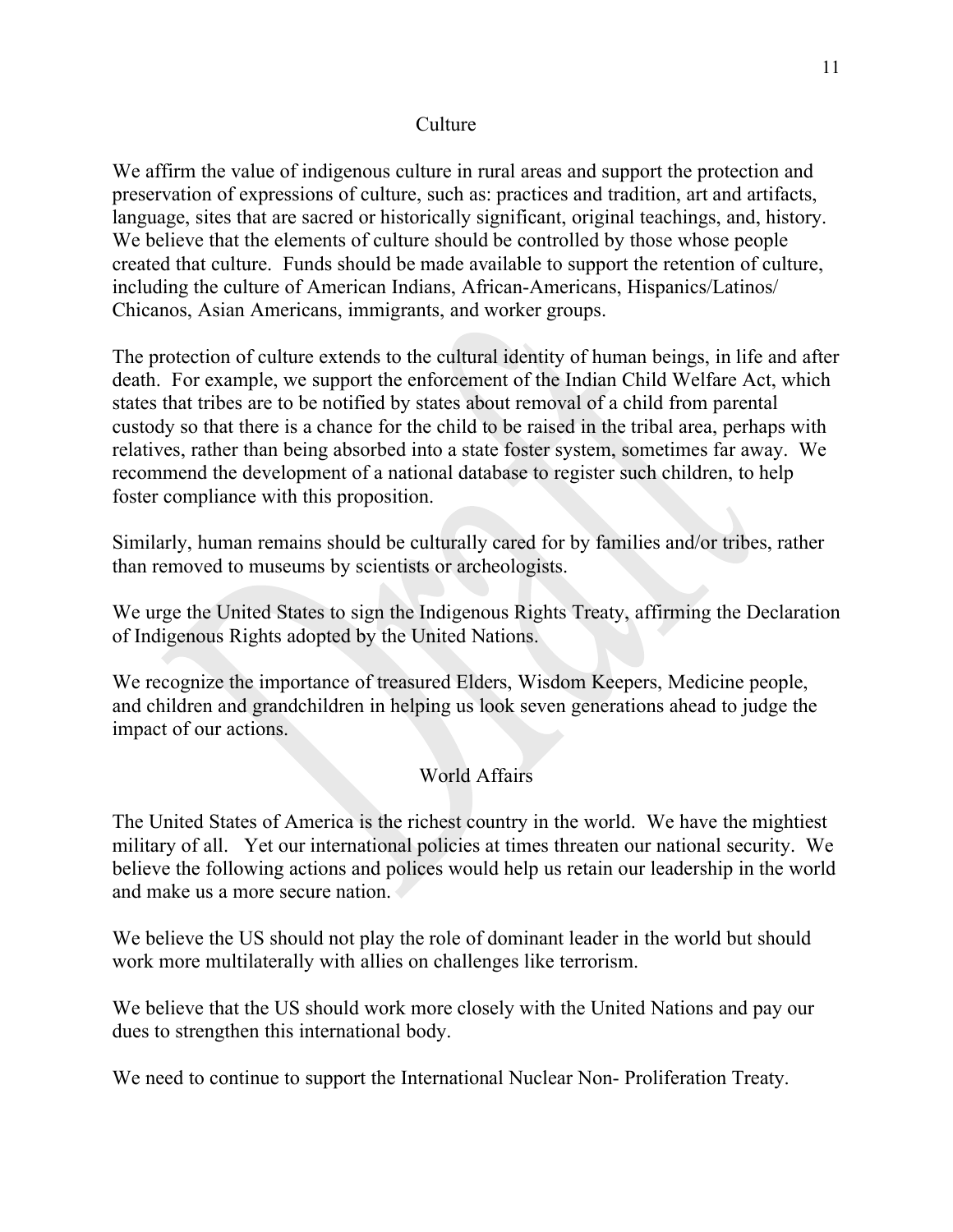We believe that USA should intervene unilaterally when genocide is occurring in places such as Darfur.

We support the timely and responsible deployment of American troops from Iraq through a strategy developed with other countries.

We encourage fulfillment of our commitment to provide a fair share of financial aid to developing countries.

We encourage the signing of the International Environmental Kyoto Agreement.

We support continuous aid for Africa.

We believe that our international trade policies should do no harm to America's workers or economy or to other nations' workers and economies.

## Youth

We support programs to prevent juvenile delinquency and those that promote the well being of our young people.

For young people who live in rural America, we urge the establishment of programs and facilities to promote constructive use of their energies.

We support the organizing of Youth Commissions governed by youth in all schools.

In rural and remote areas, we support job creation, small business development, and entrepreneurship opportunities for young people.

We support efforts to develop and implement programs and activities to decrease the incidence of obesity among young people.

We support educational teenage pregnancy prevention programs.

We support diversion programs for youthful offenders who commit misdemeanors. For this population, we support the expunging of misdemeanor charges and convictions records. We oppose charging or sentencing youthful offenders as adults.

Policies should be put in place to govern the presence of military recruiters on rural public school campuses.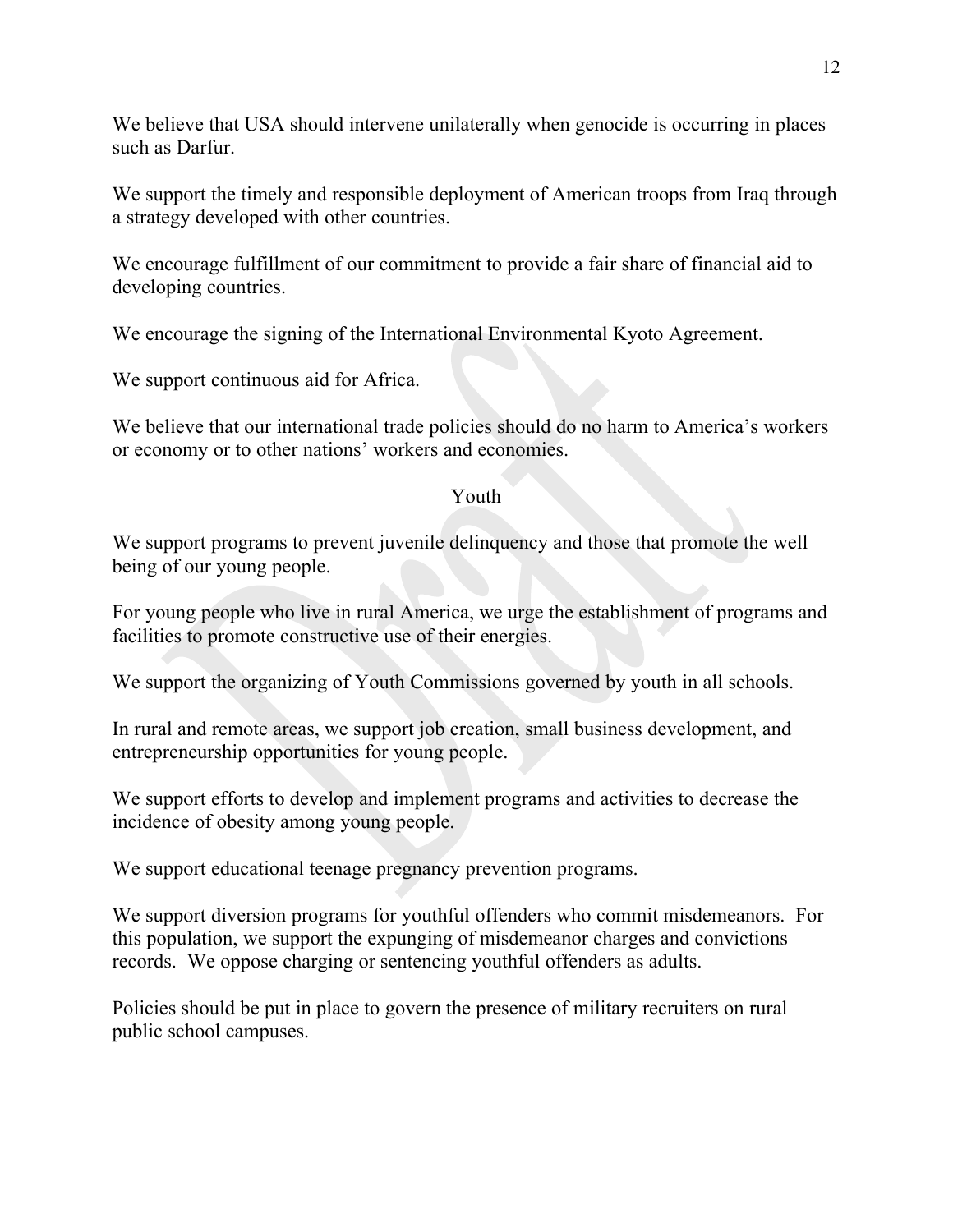### Women

Historically, women have been legally and financially subordinate to men. They continue to bear a heavy economic and social burden. Rural women because of their isolation have fewer opportunities and support networks than those in metropolitan and suburban areas. We are for the availability of full health care services and education for women, livable wages and equity in all areas, including pay, housing, and social security. We urge the United States to sign on to the Convention on the Elimination of all forms of Discrimination against Women (CEDAW). We need legislation that prevents trafficking in women in the USA.

# Workers

Americans have a long history of struggle to obtain workers' rights, winning many victories over the last 110 years. We offer our support for the following:

We support all workers' (including farmworkers') right to collective bargaining and their right to form a union.

We support workers right to work in a safe and hazard-free workplace.

We support Living Wage initiatives and Minimum Wage Provisions that are indexed to inflation.

We support government enforcement of labor rights.

We urge our government to support labor rights in NAFTA and CAFTA countries.

We support increased protection of domestic workers, older workers, migrant workers, youth workers, and foreign workers.



*Thanks to W.K Kellogg Foundation, Ford Foundation, Presbyterian Hunger Program, Bank of America Foundation, National Rural Funders Collaborative, Southern Partners Fund, Sascha Rockefeller, Pandy and Pim Goodbody, Sponsoring Organizations, and others for financial support.*